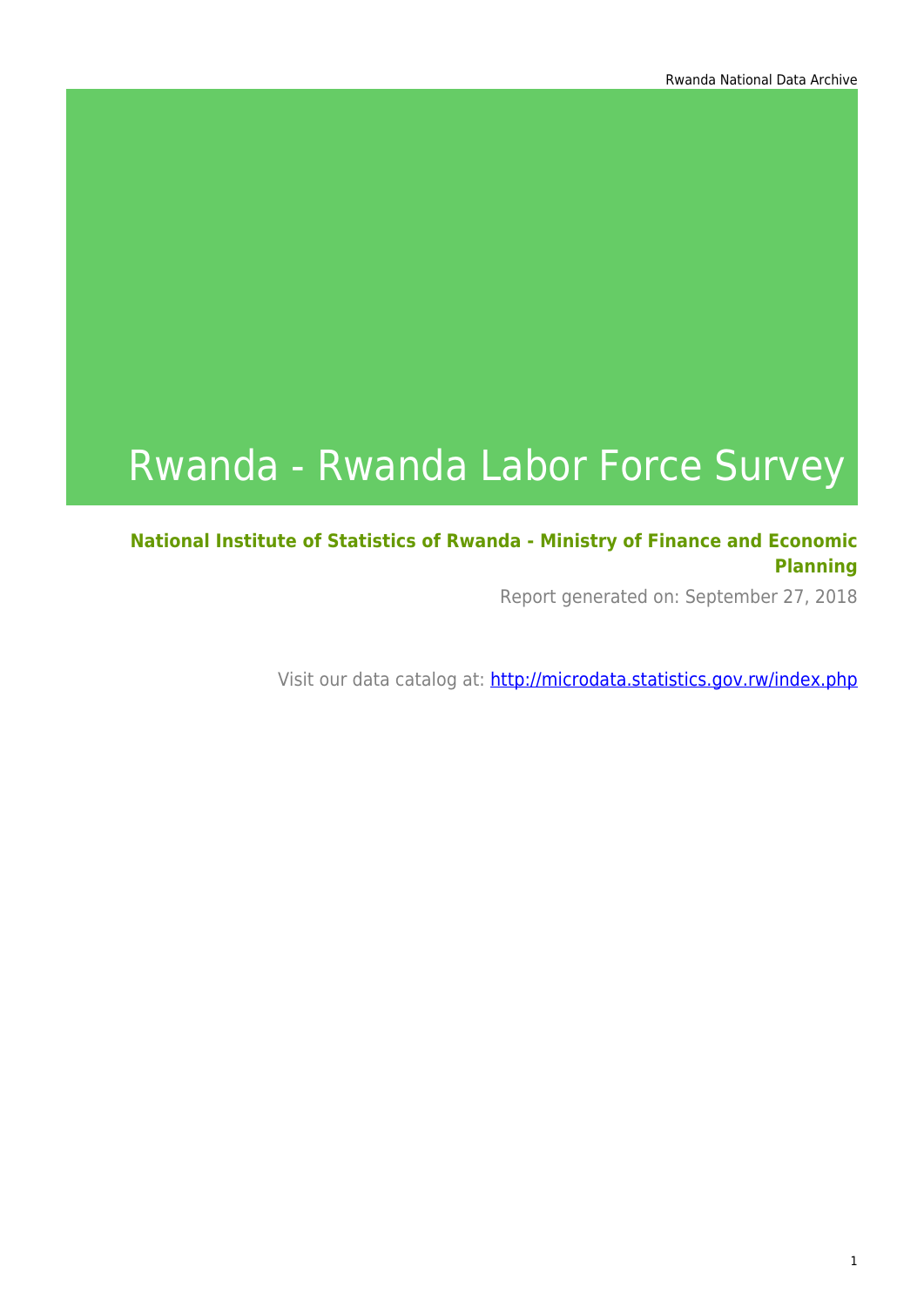### **Overview**

#### **Identification**

ID NUMBER RWA-NISR-RLFS-2017-v0.1

#### **Version**

VERSION DESCRIPTION Edited, anonymous dataset for public distribution.

PRODUCTION DATE 2017-10-01

NOTES This is the first version of the data description

#### **Overview**

#### **ABSTRACT**

The National Institute of Statistics of Rwanda (NISR) introduced the Labour Force Survey (LFS) program to avail statistics on employment and labour market in Rwanda on a continuous basis, providing bi-annual estimates of the main labour force aggregates. The main objective of the survey is to collect data on the size and characteristics of the labour force, employment, unemployment and other labour market characteristics of the population. The survey was also designed to measure different forms of work, in particular, own-use production work and other components of labour underutilization including time-related underemployment and potential labour force in line with the new international standards, adopted by the 19th International Conference of Labour Statisticians (ICLS) in 2013.

KIND OF DATA Sample survey data [ssd]

UNITS OF ANALYSIS Basic units of analyisis were individuals and households.

#### **Scope**

#### NOTES

The Labor force survey 2017 covered the size and characteristics of the labour force, employment, unemployment and other labour market characteristics of the population. The survey was also designed to measure different forms of work, in particular, own-use production work and other components of labour underutilization.

KEYWORDS Labor Force, Employment, Unemployment

#### **Coverage**

GEOGRAPHIC COVERAGE Labor force survey data are at the National level coverage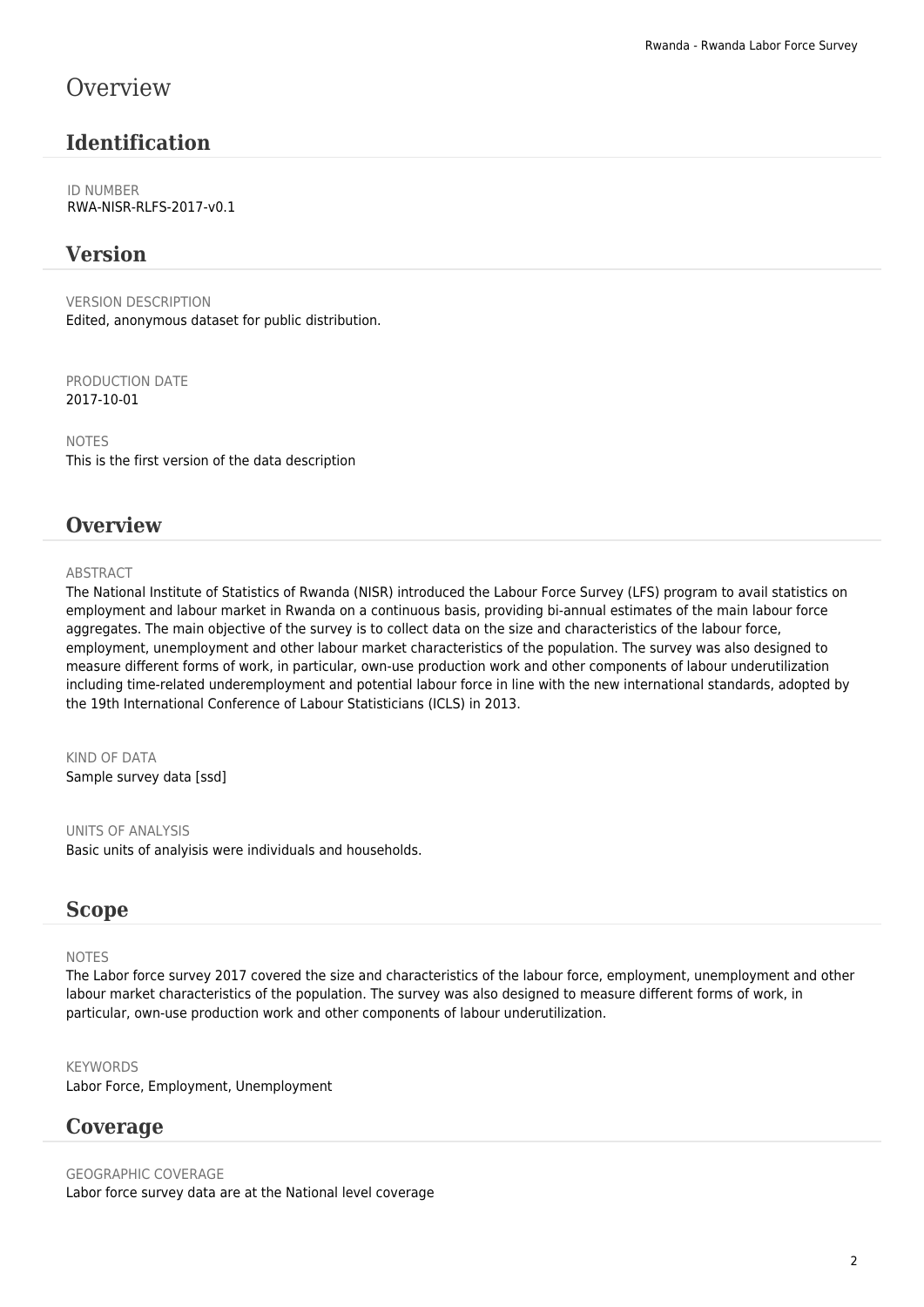#### UNIVERSE

The target population eligible for Labor force survey is 16 years old and above resident in selected households. However, the survey also collected data on certain particular labour-market related issues such as working children 5 to 17 years old, income from employment, migrant workers and workers with disabilities.

It is important to note that the suirvey is limited to persons living in private households. It excludes the institutional population permanently residing in houses such as hostels; health resorts; correctional establishments etc., as well as persons living in seasonal dwellings not covered in the survey. It also excludes workers living at their work-sites. A household is a group of persons who live together and make common provision for food and other essentials for living. The people in the group may be related or unrelated or a combination of both. A household may consist of only one person or several persons.

### **Producers and Sponsors**

#### PRIMARY INVESTIGATOR(S)

| <b>Name</b>                                | <b>Affiliation</b>                        |
|--------------------------------------------|-------------------------------------------|
| National Institute of Statistics of Rwanda | Ministry of Finance and Economic Planning |

OTHER PRODUCER(S)

| <b>Name</b>                          | <b>Affiliation</b> | Role              |
|--------------------------------------|--------------------|-------------------|
| Ministry of Public Servuce and Labor | GoR                | Technical Partner |

FUNDING

| <b>Name</b>          | <b>Abbreviation</b> | Role    |  |
|----------------------|---------------------|---------|--|
| Government of Rwanda | GoR                 | Funding |  |
| World Bank           | <b>WB</b>           | Funding |  |

#### **Metadata Production**

METADATA PRODUCED BY

| <b>Name</b>                                | Abbreviation Affiliation Role |                                 |
|--------------------------------------------|-------------------------------|---------------------------------|
| National Institute of Statistics of Rwanda | <b>NISR</b>                   | MINECOFIN   Study documentation |

DATE OF METADATA PRODUCTION 2018-09-26

DDI DOCUMENT VERSION  $V<sub>0</sub>$  1

DDI DOCUMENT ID RWA-NISR-LFS-2017-v0.1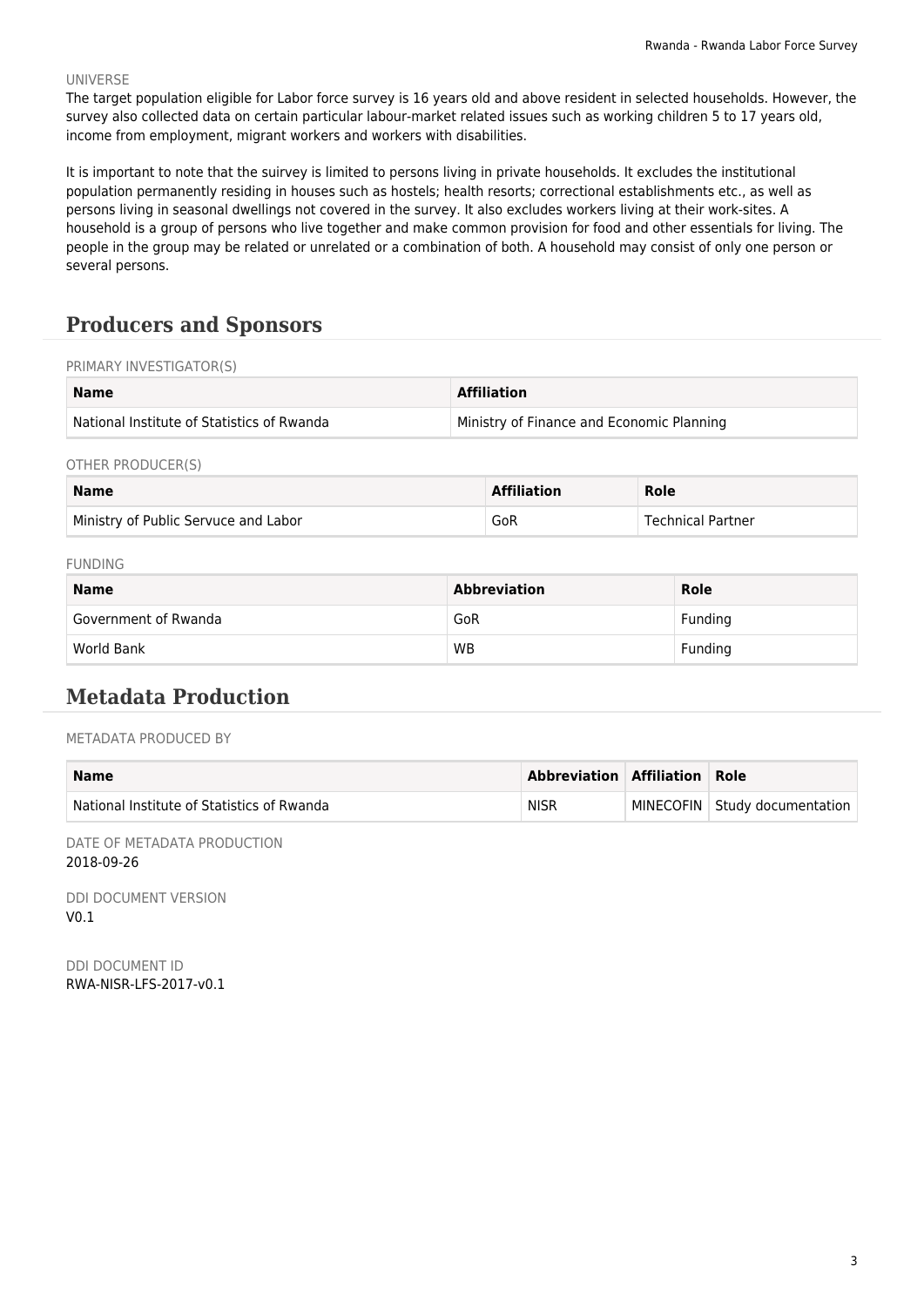### Sampling

#### **Sampling Procedure**

The sample design of the Labor force survey is a two-stage stratified design according to which at the first stage of sampling, a stratified sample of enumeration areas from the latest population census is drawn with probabilities proportional to size measured in terms of the census number of households or census number of household members, and at the second stage of sampling, a fixed number of sample of households is selected with equal probability within each sample enumeration areas. Finally, all household members in the sample households are selected for survey interviewing.

The application of this principle leads to a sample size requirement of 18,691 households for measuring annual unemployment with margin of errors of +/- 0.3% at 95% confidence level. In these calculations, the main indicator is the ratio of unemployment to the working age population, set at r=0.024 according to the 2012 population census of Rwanda. The design effect (deff) is set at 3, within the range of values (3 to 4) generally used for labour force surveys. The margin of errors (ME = 0.0026) is twice the standard error of the estimate.20Similar calculations for employment gave a sample size requirement of 18,792 households. Because the sample size should be a multiple of 2x4x16 for two survey rounds per year, four rotation groups per round and 16 sample households per Primary Sampling Unit (PSU), the required annual sample size has been rounded to 18688 households. For the August 2017 round, the sample size was therefore set at Sample size of LFS August 2017 = 18688/2 = 9344 households.

The next step in sample design was the selection of the 584 sample enumeration areas. The sample was drawn in each district by probability proportional to size (pps) from the sampling frame. In practice, the sample of enumeration areas was selected from the start for an entire sequence of 18 survey rounds from August 2016 to August 2023 when in principle a new sampling frame constructed on the basis of the next population and housing census will become available. The selected sample was then assigned randomly to 18 rotation groups. Sample enumeration areas in rotation groups R1 to R4 formed the sample for LFS August 2016. The sample of enumeration areas assigned to rotation groups R3 to R6 were used for LFS August 2017. The sample enumeration areas assigned to R4 to R7 will be used for LFS February 2018, and so on. The same process will continue on each round with the addition of one rotation group per round. The sample enumeration areas were freshly listed prior to selection of the final sample of households. According to the sample design, 16 sample households were selected from the list of households in each sample enumeration area by systematic sampling with equal probability. If the list contained 16 households or less all households in the sample enumeration area were drawn in the sample. If the list contained more than 16 households, a sample of fixed size (16 households) was drawn from the list by systematic random sampling.

Regarding the sample weights, three steps were involved in the calculation of the sample weights are: Calculation of the design weight, Adjustment for non-response; and Calibration to known population projections

#### **Response Rate**

The response rate for labor force survey 2017 is 98.4%

#### **Weighting**

The data was weighted and benchmarked to the Rwanda labor force survey 2017.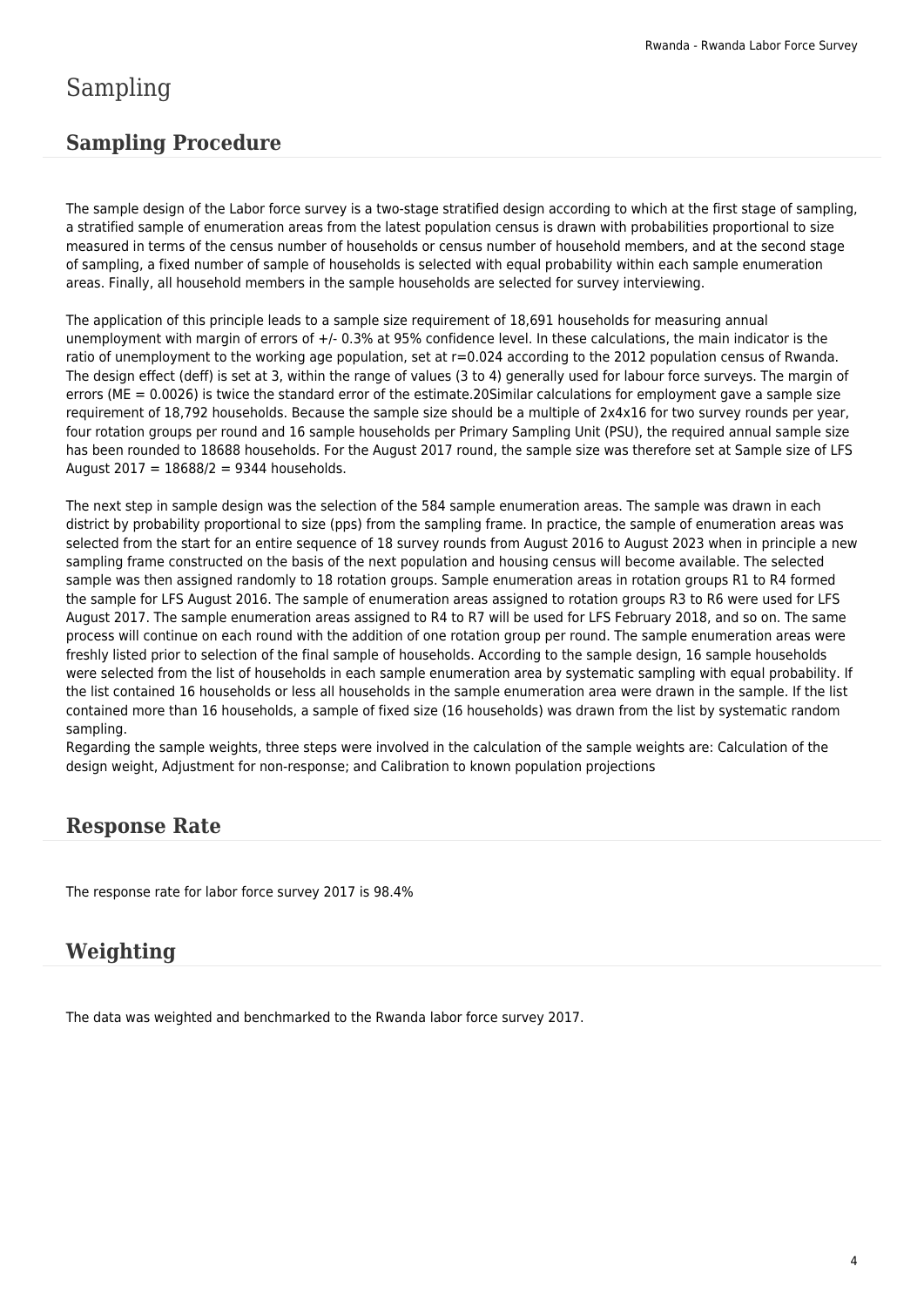### Questionnaires

#### **Overview**

The questionnaire was drafted in English and translated into Kinyarwanda. An instruction manual was developed in order to guide the enumerators how to use better the questionnaire and conduct interviews.

The questionnaire had the following sections:

- A Household roster including activities of children aged 5 to 13 years old
- Education
- Identification of employed, time-related underemployed,
- unemployed and potential labour force
- Characteristics of main job/activity
- Characteristics of secondary job/activity
- Past employment
- Own-use production of goods and services
- Subsistence foodstuff production
- Housing and household assets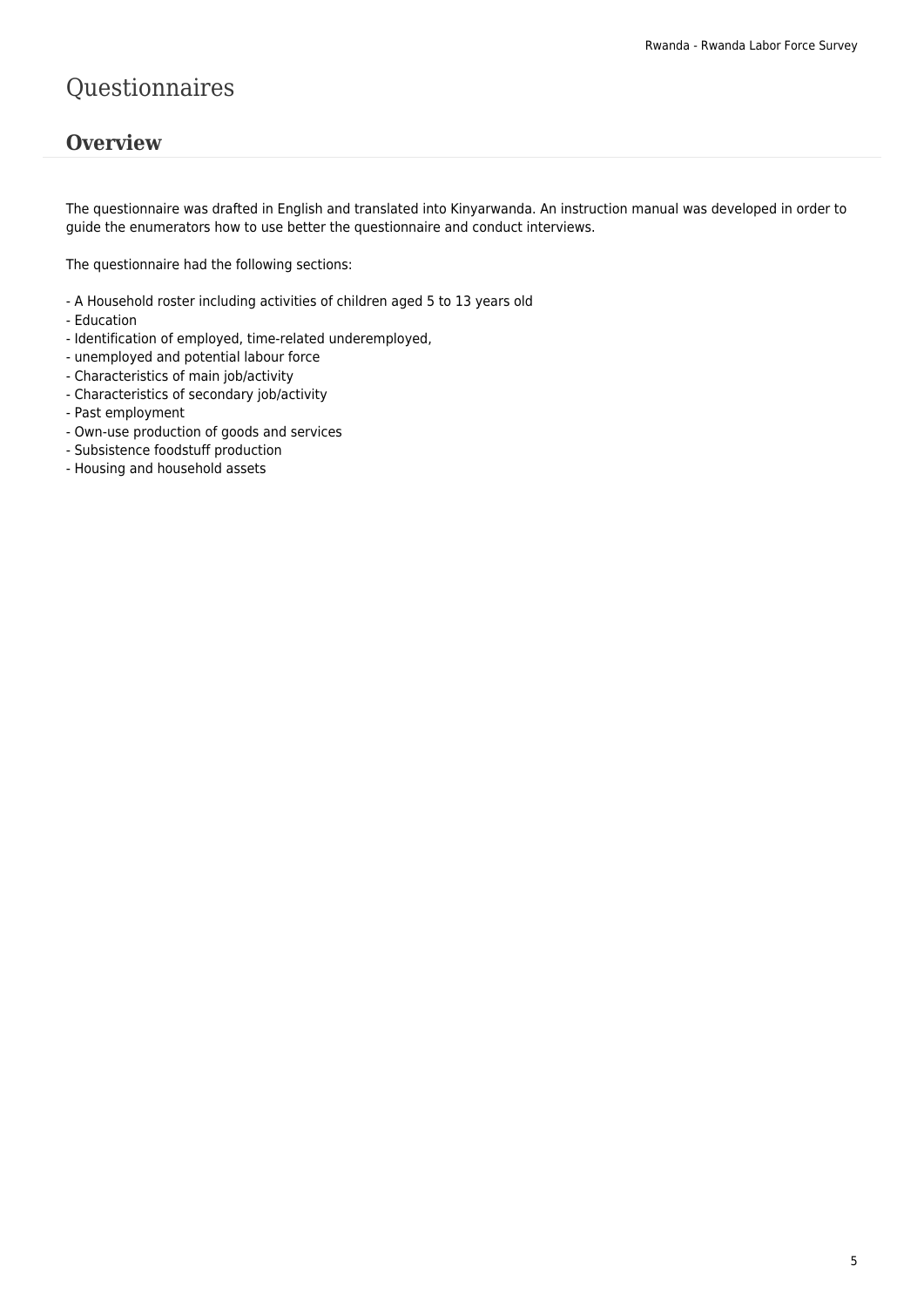## Data Collection

#### **Data Collection Dates**

| Start      | End        | Cycle           |
|------------|------------|-----------------|
| 2017-08-07 | 2017-10-06 | LFS August 2017 |

#### **Data Collection Mode**

Face-to-face [f2f]

#### **Data Collection Notes**

The main pre-survey activities conducted in preparation for the field operations included the establishment of the field organization, the recruitment and training of interviewers and the preparation and printing of the survey documents including maps of the sample enumeration areas, the listing forms, the survey questionnaire and interviewers' instructions.

#### **Questionnaires**

The questionnaire was drafted in English and translated into Kinyarwanda. An instruction manual was developed in order to guide the enumerators how to use better the questionnaire and conduct interviews.

The questionnaire had the following sections:

- A Household roster including activities of children aged 5 to 13 years old
- Education
- Identification of employed, time-related underemployed,
- unemployed and potential labour force
- Characteristics of main job/activity
- Characteristics of secondary job/activity
- Past employment
- Own-use production of goods and services
- Subsistence foodstuff production
- Housing and household assets

#### **Data Collectors**

| <b>Name</b>                                | Abbreviation | <b>Affiliation</b>                        |
|--------------------------------------------|--------------|-------------------------------------------|
| National Institute of Statistics of Rwanda | <b>NISR</b>  | Ministry of Finance and Economic Planning |

#### **Supervision**

The field work consisted of 3 coordinators, coordinating the work of 10 supervisors, 24 team leaders and 96 interviewers. In many occasions the team leaders and field editors conducted also survey interviews. So altogether the survey interviewing was carried out by a total of 120 interviewers.

To complement and verify these quality control measures, NISR and MIFOTRA conducted independent field visits to verify field teams' implementation of the survey methodology and the interviewing process. Spot checks were also carried out on a number of completed questionnaires to assess completeness and logical consistency of interview data.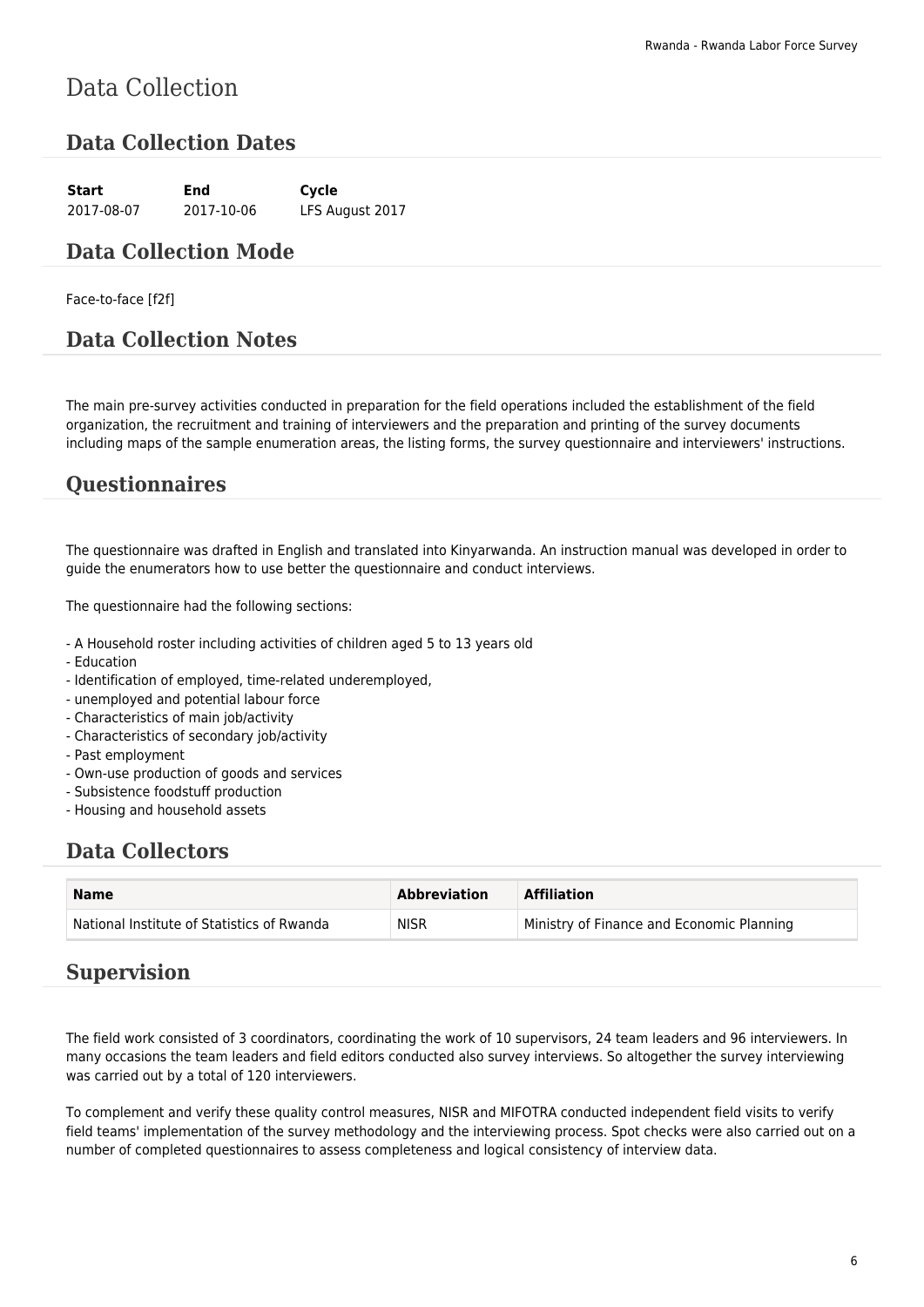## Data Processing

### **Data Editing**

Since August 2017 an electronic data collection system has replaced paper based questionnaire and data were collected using computerized assisted interview (CAPI). Data was uploaded to NISR main office from field via wireless network channel by synchronizing every day with the NISR server. It was carried every day to have a daily back up of data. All the activity of codification were also done to the field by interviewers who were trained. Several questions with textual responses were precoded in tabled in cascaded way. These concerned education (major field of study in highest qualification attained, and subject of training), occupation and branch of economic activity (at main and secondary job and past employment experience). They were coded into the corresponding national standard classifications using on-screen coding with corresponding dictionaries in Kinyarwanda.26 Coding of geographic areas and addresses was incorporated in the data entry programme as look-up. Following coding, responses of each questionnaire were edited for blanks, missing values, duplicates, out-of-range values, and inconsistencies such as no head of household or age of child greater than age of head of household using developed batches of controlling inconsistence in CsPro and Stata. Editing specifications on coverage and demographic characteristics were based on the population and housing census (PHC4 2012). Other edit rules were developed for consistency checks on questions related to the measurement of the main labour force variables, including employment, unemployment, multiple jobholding, total hours usually worked at all jobs, total hours actually worked at all jobs, status in employment at main job, etc. Corrections were made mostly with reference to the original physical questionnaire.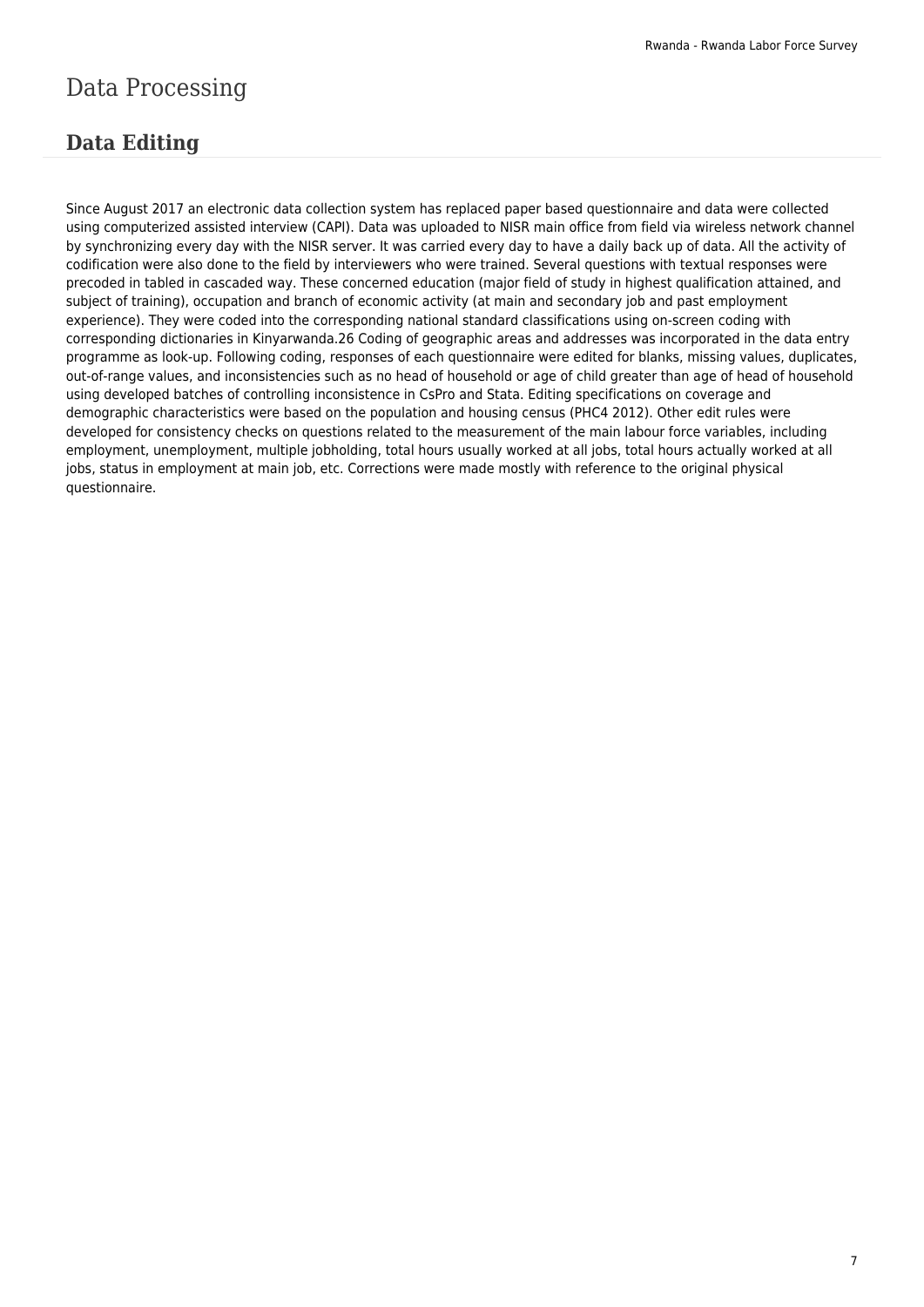# Data Appraisal

No content available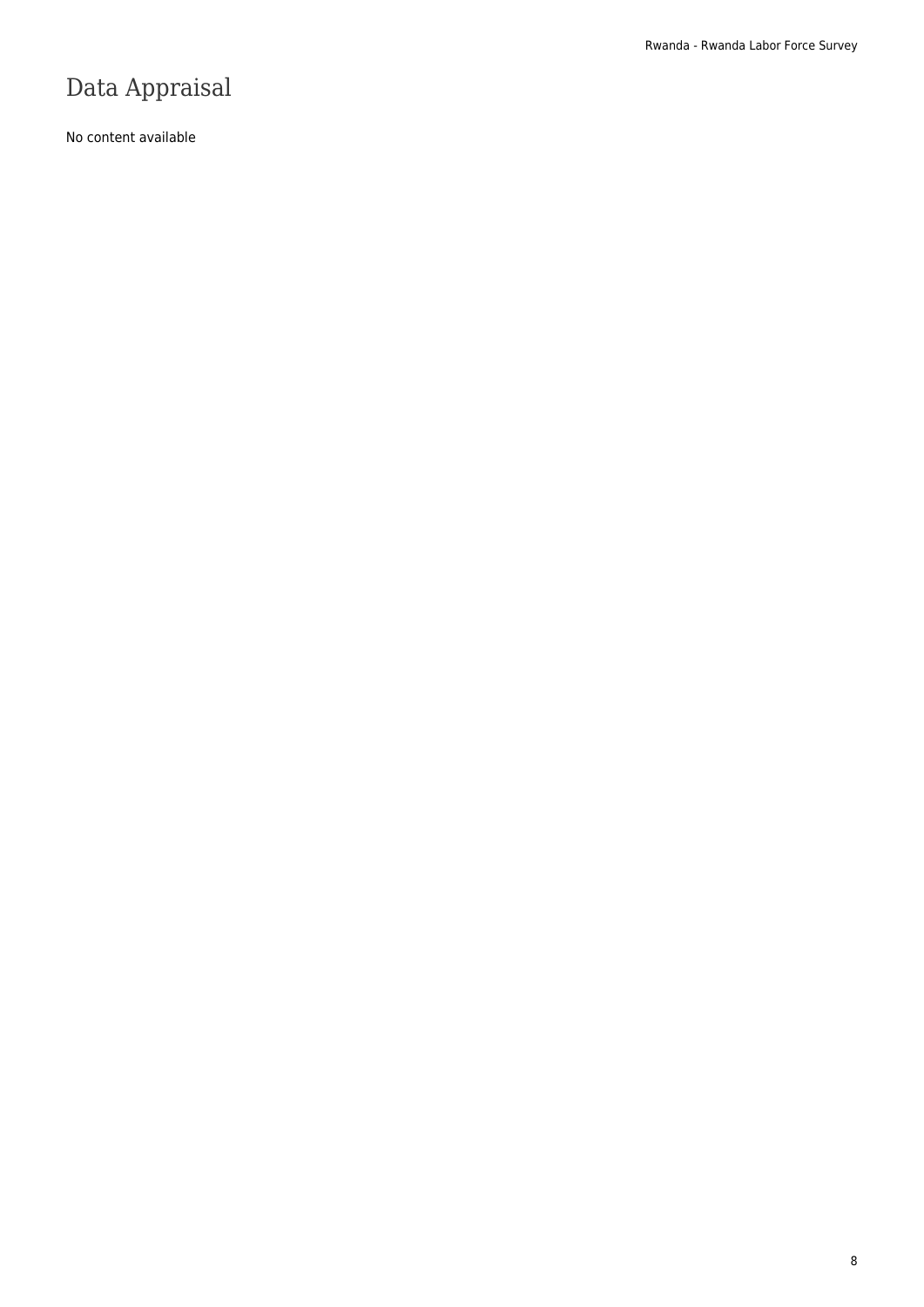# **Documentation**

### **Questionnaires**

### **Labor Force Survey Questionnaire**

| Title<br>Labor Force Survey Questionnaire                            |  |
|----------------------------------------------------------------------|--|
| National Institute of Statistics of Rwanda<br>Author(s)              |  |
| 2016-03-01<br>Date                                                   |  |
| Rwanda<br>Country                                                    |  |
| Estonian<br>Language                                                 |  |
| Contributor(s) Ministry of Public Service and Labor                  |  |
| National Institute of Statistics of Rwanda<br>Publisher(s)           |  |
| Description<br>This is the questionnaire for labor force survey 2017 |  |
| Filename<br>Questionnaire/g-lfs-2017-eng.xls                         |  |

### **Reports**

### **Rwanda Labor Force Survey report-August 2017**

| Title     | Rwanda Labor Force Survey report-August 2017                                                                             |
|-----------|--------------------------------------------------------------------------------------------------------------------------|
| Author(s) | National Institute of Statistics of Rwanda                                                                               |
| Date      | 2018-05-01                                                                                                               |
| Country   | Rwanda                                                                                                                   |
| Language  | <b>English</b>                                                                                                           |
|           | Publisher(s) National Institute of Statistics of Rwanda                                                                  |
|           | Description This is the report for Rwanda labor force survey, August 2017. The report also contains survey methodologies |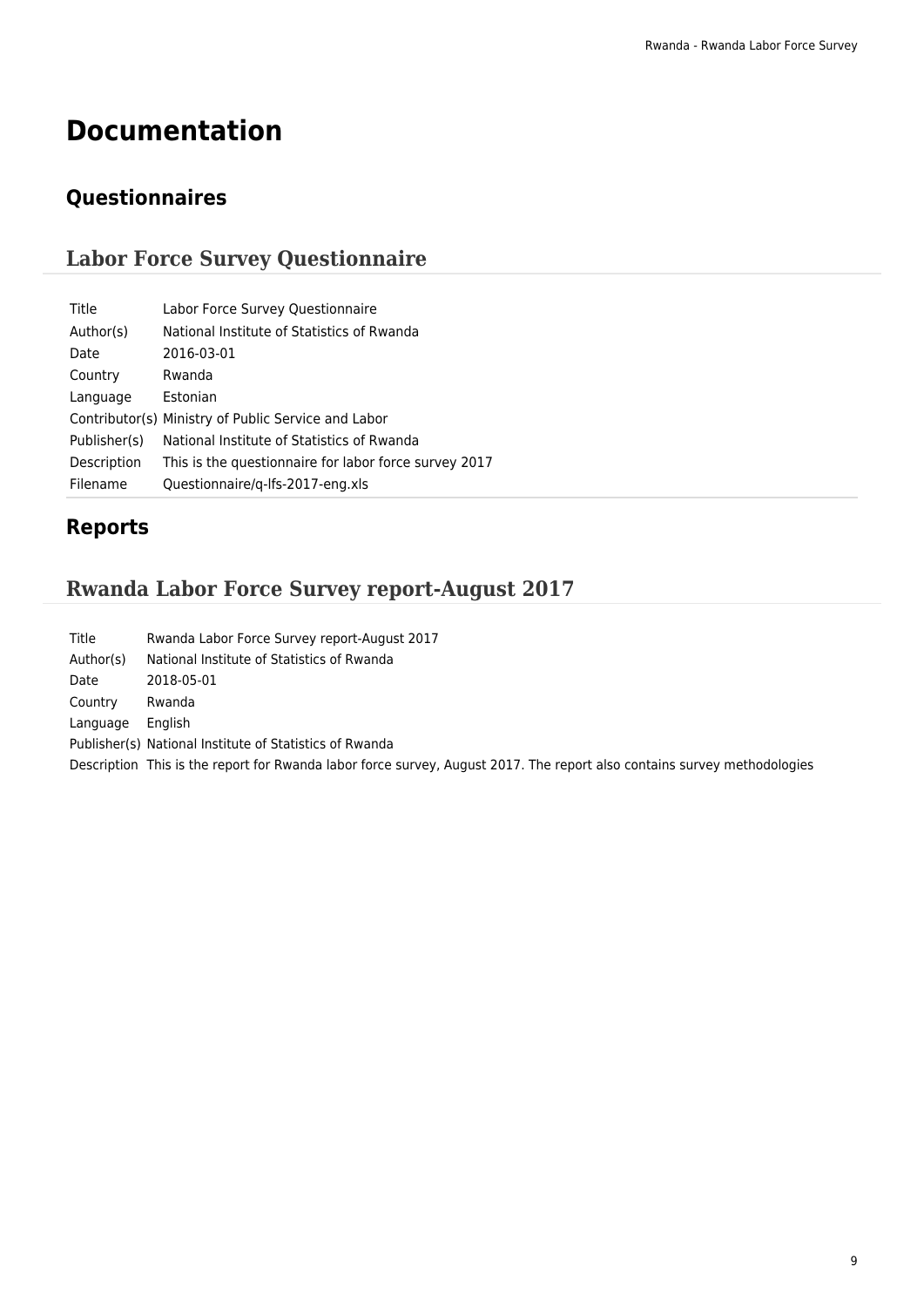|          | $\label{eq:1} \mbox{Introduction} \,\, \ldots \,\, \ldots \,\, \ldots \,\, \ldots \,\, \ldots \,\, \ldots \,\, \ldots \,\, \ldots \,\, \ldots \,\, \ldots \,\, \ldots \,\, \ldots \,\, \ldots \,\, \ldots \,\, \ldots \,\, \ldots \,\, \ldots \,\, \ldots \,\, \ldots \,\, \ldots \,\, \ldots \,\, \ldots \,\, \ldots \,\, \ldots \,\, \ldots \,\, \ldots \,\, \ldots \,\, \ldots \,\, \ldots \,\, \ldots \,\, \ldots \,\, \ldots \,\, \ldots \,\, \ldots \,\,$ |  |
|----------|-----------------------------------------------------------------------------------------------------------------------------------------------------------------------------------------------------------------------------------------------------------------------------------------------------------------------------------------------------------------------------------------------------------------------------------------------------------------|--|
|          |                                                                                                                                                                                                                                                                                                                                                                                                                                                                 |  |
|          |                                                                                                                                                                                                                                                                                                                                                                                                                                                                 |  |
|          |                                                                                                                                                                                                                                                                                                                                                                                                                                                                 |  |
|          |                                                                                                                                                                                                                                                                                                                                                                                                                                                                 |  |
|          |                                                                                                                                                                                                                                                                                                                                                                                                                                                                 |  |
|          |                                                                                                                                                                                                                                                                                                                                                                                                                                                                 |  |
|          |                                                                                                                                                                                                                                                                                                                                                                                                                                                                 |  |
|          |                                                                                                                                                                                                                                                                                                                                                                                                                                                                 |  |
|          |                                                                                                                                                                                                                                                                                                                                                                                                                                                                 |  |
|          |                                                                                                                                                                                                                                                                                                                                                                                                                                                                 |  |
|          |                                                                                                                                                                                                                                                                                                                                                                                                                                                                 |  |
|          |                                                                                                                                                                                                                                                                                                                                                                                                                                                                 |  |
| Table of |                                                                                                                                                                                                                                                                                                                                                                                                                                                                 |  |
| contents |                                                                                                                                                                                                                                                                                                                                                                                                                                                                 |  |
|          |                                                                                                                                                                                                                                                                                                                                                                                                                                                                 |  |
|          |                                                                                                                                                                                                                                                                                                                                                                                                                                                                 |  |
|          |                                                                                                                                                                                                                                                                                                                                                                                                                                                                 |  |
|          |                                                                                                                                                                                                                                                                                                                                                                                                                                                                 |  |
|          |                                                                                                                                                                                                                                                                                                                                                                                                                                                                 |  |
|          |                                                                                                                                                                                                                                                                                                                                                                                                                                                                 |  |
|          |                                                                                                                                                                                                                                                                                                                                                                                                                                                                 |  |
|          |                                                                                                                                                                                                                                                                                                                                                                                                                                                                 |  |
|          |                                                                                                                                                                                                                                                                                                                                                                                                                                                                 |  |
|          |                                                                                                                                                                                                                                                                                                                                                                                                                                                                 |  |
|          |                                                                                                                                                                                                                                                                                                                                                                                                                                                                 |  |
|          |                                                                                                                                                                                                                                                                                                                                                                                                                                                                 |  |
|          |                                                                                                                                                                                                                                                                                                                                                                                                                                                                 |  |
|          |                                                                                                                                                                                                                                                                                                                                                                                                                                                                 |  |
|          |                                                                                                                                                                                                                                                                                                                                                                                                                                                                 |  |
|          |                                                                                                                                                                                                                                                                                                                                                                                                                                                                 |  |
|          |                                                                                                                                                                                                                                                                                                                                                                                                                                                                 |  |
|          |                                                                                                                                                                                                                                                                                                                                                                                                                                                                 |  |
| Filename | Report/rwa-nisr-lfs-August 2017-report.pdf                                                                                                                                                                                                                                                                                                                                                                                                                      |  |

# **Rwanda Labor Force Survey report-August 2017**

| Title        | Rwanda Labor Force Survey report-August 2017                                                                      |
|--------------|-------------------------------------------------------------------------------------------------------------------|
| Author(s)    | National institute of Statistics of Rwanda                                                                        |
| Date         | 2018-05-01                                                                                                        |
| Country      | Rwanda                                                                                                            |
| Language     | English                                                                                                           |
| Publisher(s) | National institute of Statistics of Rwanda                                                                        |
| Description  | This is the report for Rwanda labor force survey, february 2017. The report also contains survey<br>methodologies |